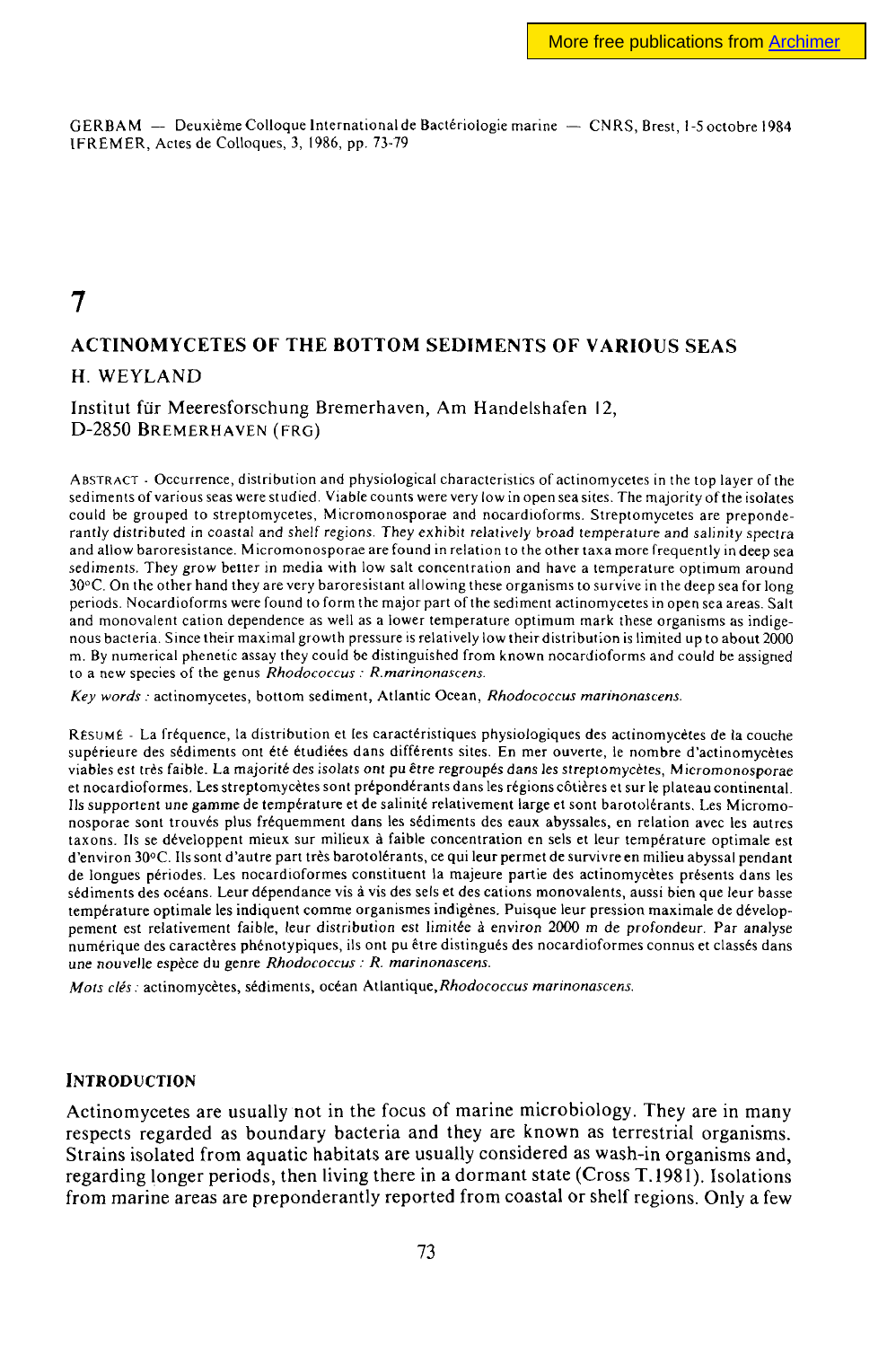surveys give us some knowledge about the occurrence in oceanic sites (Zobell CE. 1946, Kriss A.E. 1967, Weyland H. 1969, Walker J.D. and Collwell R.R. 1975, Okami Y. and OkazakiT. 1978, Weyland H. 1981 a).

In the course of our investigations on the bacterial populations of the sea sediments, actinomycetes could be found repeatedly. These observations gave rise to more detailed studies on occurrence, distribution, heterogeneity and activity status of actinomycetes in the marine environment.

### **MATERIAL AND METHODS**

Sediment samples were collected during various cruises of the F.R.V."Anton Dohrn", R. V."Meteor" and R.V."Polarstern" using van Veen- and Shipek-grabs or Reineck-box corers. From immediately prepared dilutions of the top sediment layers pour plate and spread plate cultures were performed using a variety of media. In mangrove areas usually small boats and small van Veen-grabs were employed for sampling. In polar regions and in the Atlantic preliminaries and cultivations were performed at  $1\degree$ C as well as at  $18\degree$ C. Details of cultivation, counting and identification as well as of physiological tests : temperature characteristics, cation dependence, salinity requirement, barotolerance and baroresistancearediscribed by H. Weyland (1981 a and 1981 b), by E. Helmke( 1980 and 1981) and by E. Helmke and H.Weyland (1984).



Figure I : Investigated areas.

#### RESULTS AND **DISCUSSION**

Various sea regions were investigated (Fig. 1). Results are given from areas of the Norwegian Sea north of the polar circle, off the Faeroe Islands, of the North Sea, of the North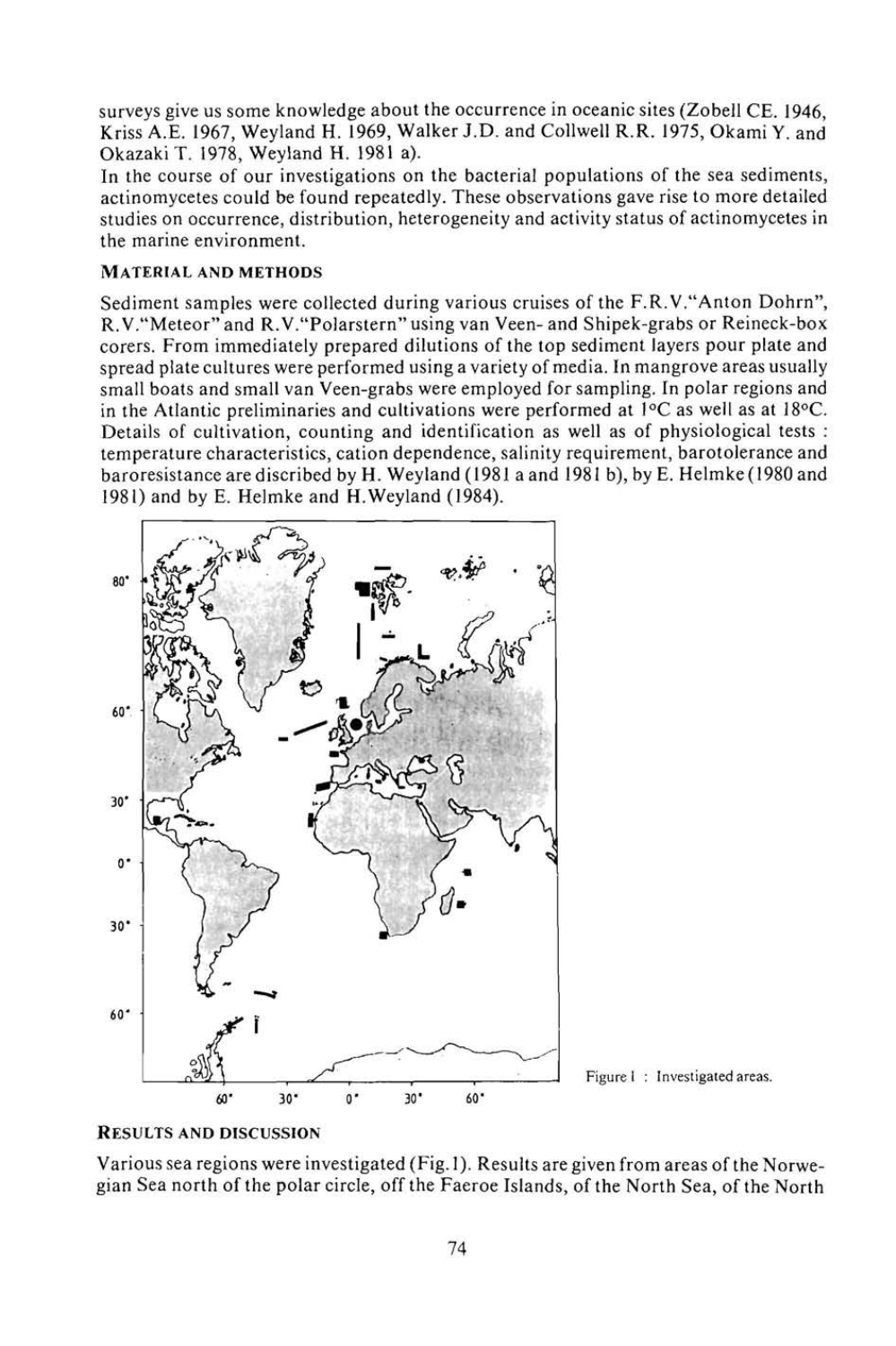Atlantic including an area of the Middle Atlantic Ridge, of the Biscay, of the Iberian Sea, of the upwelling zone off NW-Africa, of the Laguna de Terminos, Gulf of Mexico, and of the Antarctic Sea.

In table 1, some of these areas are quoted as illustrations of the amount of actinomycetes in relation to the total viable bacterial counts. Apart from the Antarctic Sea actinomycetes could be proved in the sediments of the majority of the stations of all areas. But in the open sea viable counts of the actinomycetes are usually low ranging about 100 cfu per ml wet sediment. They are indicated per thousand of the total viable counts. The mangroves exhibited the highest density of actinomycetes amongst the areas investigated also within their high salinity regions. In the sediments off NW-Africa the absolute numbers of actinomycetes per ml sediment are comparatively low in spite of the fact that this area is situated in a dust zone coming from the Sahara. Up till now actinomycetes could not be detected in the sediments of the Antarctic Sea. This may be due on the one hand to the absence of soil covered land and on the other hand to the Antarctic Ring Ocean which is seperated from the neighboured oceans.

|                     |                          |                | cfu/ml sediment<br>(mean values) |              |            |  |  |  |
|---------------------|--------------------------|----------------|----------------------------------|--------------|------------|--|--|--|
| depth<br>m          | sampling sites<br>total  | Act pos.       | Bacteria                         | Act.         | Act. $V\%$ |  |  |  |
| Norwegian Sea       |                          |                |                                  |              |            |  |  |  |
| $0 - 200$           | 16                       | 14             | 918000                           | 169          | 0.18       |  |  |  |
| 200-1000            | 41                       | 40             | 394 000                          | 298          | 0.8        |  |  |  |
| 1000-2000           | 14                       | 14             | 106 000                          | 164          | 1.54       |  |  |  |
| > 2000              | 16                       | 16             | 4600                             | 63           | 13.69      |  |  |  |
| <b>Antartic Sea</b> |                          |                |                                  |              |            |  |  |  |
| $0 - 200$           | $\overline{2}$           | $\theta$       | 18743000                         | $\mathbf{0}$ | 0.0        |  |  |  |
| 200-1000            | $\overline{\phantom{a}}$ | $\bf{0}$       | 347000                           | $\theta$     | 0.0        |  |  |  |
| 1000-2000           | $\overline{\mathbf{4}}$  | $\theta$       | 279000                           | $\theta$     | 0.0        |  |  |  |
| > 2000              | 12                       | $\mathbf{0}$   | 162000                           | $\mathbf{0}$ | 0.0        |  |  |  |
|                     |                          |                |                                  |              |            |  |  |  |
| $0 - 200$           | 38                       | 34             | 1637000                          | 480          | 0.29       |  |  |  |
| 200-1000            | 5                        | $\overline{4}$ | 665000                           | 790          | 11.88      |  |  |  |
| 1000-2000           | 5                        | 4              | 665000                           | 790          | 11.88      |  |  |  |
| > 2000              | 5                        | $\overline{4}$ | 665000                           | 790          | 11.88      |  |  |  |
| Off NW-Africa       |                          |                |                                  |              |            |  |  |  |
| $0 - 200$           | 10                       | 6              | 246 000                          | 46           | 0.19       |  |  |  |
| 200-1000            | 8                        | 8              | 203 000                          | 85           | 0.41       |  |  |  |
| 1000-2000           | $\overline{\phantom{a}}$ | $\overline{7}$ | 13800                            | 85           | 6.16       |  |  |  |
| $>$ 20008           | 8                        | 8              | 4800                             | 46           | 9.58       |  |  |  |
| Mangrove, Mexico    |                          |                |                                  |              |            |  |  |  |
| $0 - 10$            | 10                       | 10             | 10                               | 16651000     | 397000     |  |  |  |

Table I : Viable counts of bacteria and actinomycetes in the bottom sediments of different depth ranges.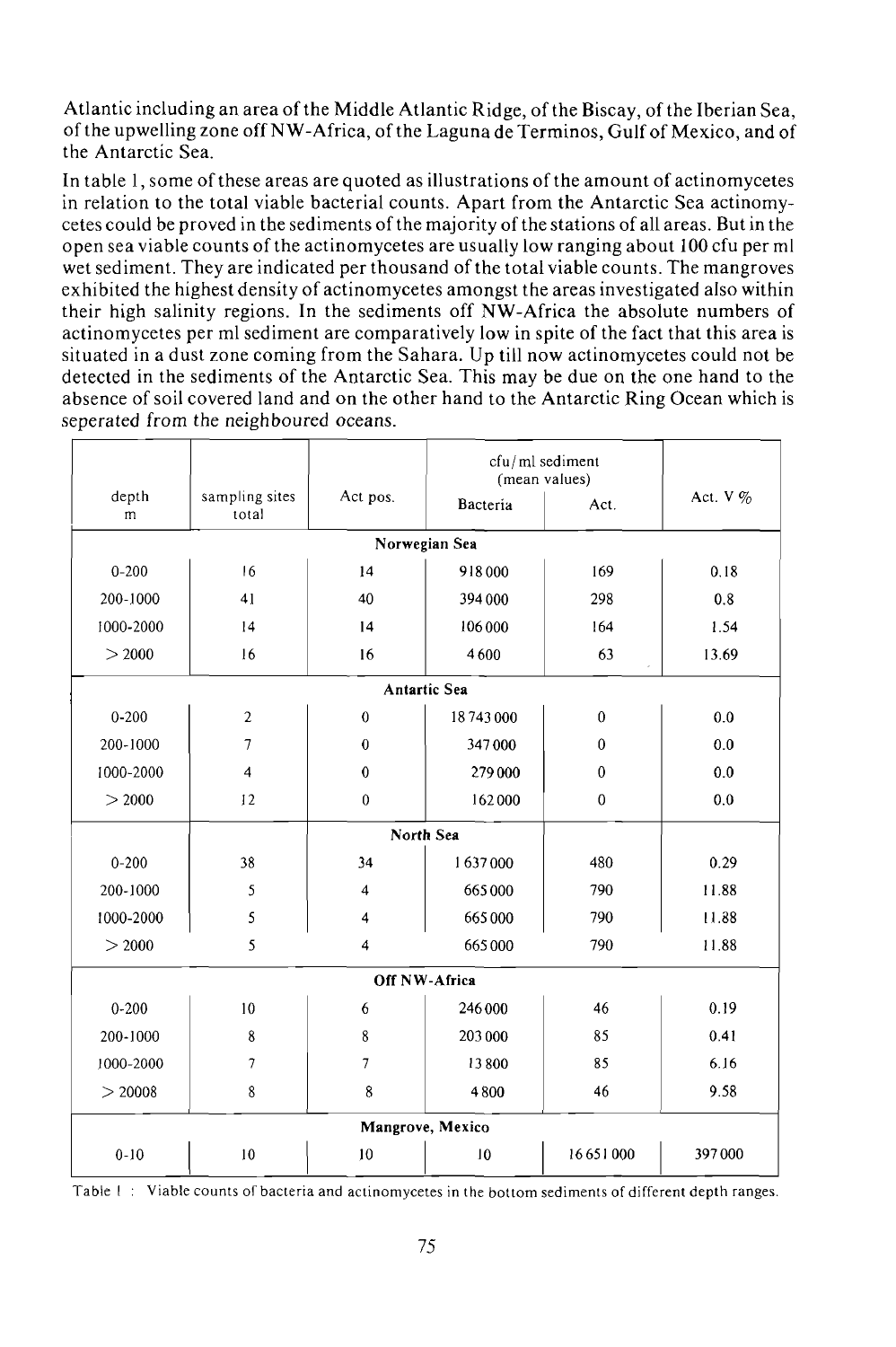Actinomycetes in general are a large bacterial group with several genera and a lot of species. The bulk of our isolates from the sea sediments could be classified only in three taxonomic groups : streptomycetes, Micromonosporae and nocardioforms. Isolates not belonging to these taxa only constituted a minority (Weyland H.1981 b).

| Агеа                                                            | number<br>of<br>sampling<br>sites | Streptomycetes<br>per<br>site | Micro<br>monosporae<br>per<br>site | Nocardio<br>forms<br>per<br>site | all<br>strains<br>рег<br>site |
|-----------------------------------------------------------------|-----------------------------------|-------------------------------|------------------------------------|----------------------------------|-------------------------------|
| Norwegian Sea                                                   | 83                                | 0.9                           | 3.4                                | 5.5                              | 9.8                           |
| North Atlantic                                                  | 21                                | 0.2                           | 1.0                                | 11.4                             | 12.6                          |
| Off Faeroes                                                     | 45                                | 1.6                           | 1.9                                | 7.1                              | 10.6                          |
| Biscay                                                          | 47                                | 0.5                           | 7.2                                | 2.1                              | 9.8                           |
| Iberian Sea                                                     | 27                                | 1.8                           | 3.6                                | 0.6                              | 6.0                           |
| Off NW-Africal                                                  | 22                                | 0.6                           | 3.1                                | 0.6                              | 4.3                           |
| North Sea                                                       | 106                               | 4.4                           | 4.6                                | 0.7                              | 9.7                           |
| Mangrove, Mexico                                                | 10                                | 9.2                           | 3.6                                | 0.4                              | 13.2                          |
| Antarctic sea                                                   | 25                                | 0.0                           | 0.0                                | 0.0                              | 0.0                           |
| All regions                                                     | 386                               | 2.1                           | 3.6                                | 4,7                              | 9.3                           |
| All region<br>except North Sea,<br>Antartic Sea<br>and Mangrove | 245                               | 1.0                           | 3.6                                | 4.7                              | 9.3                           |
|                                                                 |                                   | $11\%$                        | 39%                                | 50 %                             | 100 %                         |

Table 2 : Isolated strains of the major actinomycete groups. Mean values per site.

The isolation of the strains were performed in such a way that the number of differentiated isolates largely reflects the proportions of the different taxa present on the original culture plates. In table 2 the averaged values of the number of isolated strains of the three actinomycete taxa are given per site examined. Summing up the data of open sea areas investigated the nocardioforms were the most frequently isolated group (50 $\%$ ),followed by the Micromonosporae (39  $\%$ ). Streptomycetes have been found relatively seldom (11%). For example in the north Atlantic 5 sediment samples had to be examined in order to isolate one streptomycete strain whereas in one sediment sample 11 nocardioform strains were yielded. With regard to the frequency of the streptomycetes, the mangrove but also the North Sea are standing out.

Differences of the distribution of the three recognized taxa between the various areas become more obvious by comparing the relative proportions (Fig. 2). The northern areas, little effected by terrestrial run off and dust, exhibit a high proportion of nocardioforms. In other open sea areas remote from land the Micromonosporae predominate whereas in the North Sea and especially in the mangrove the streptomycetes are frequent.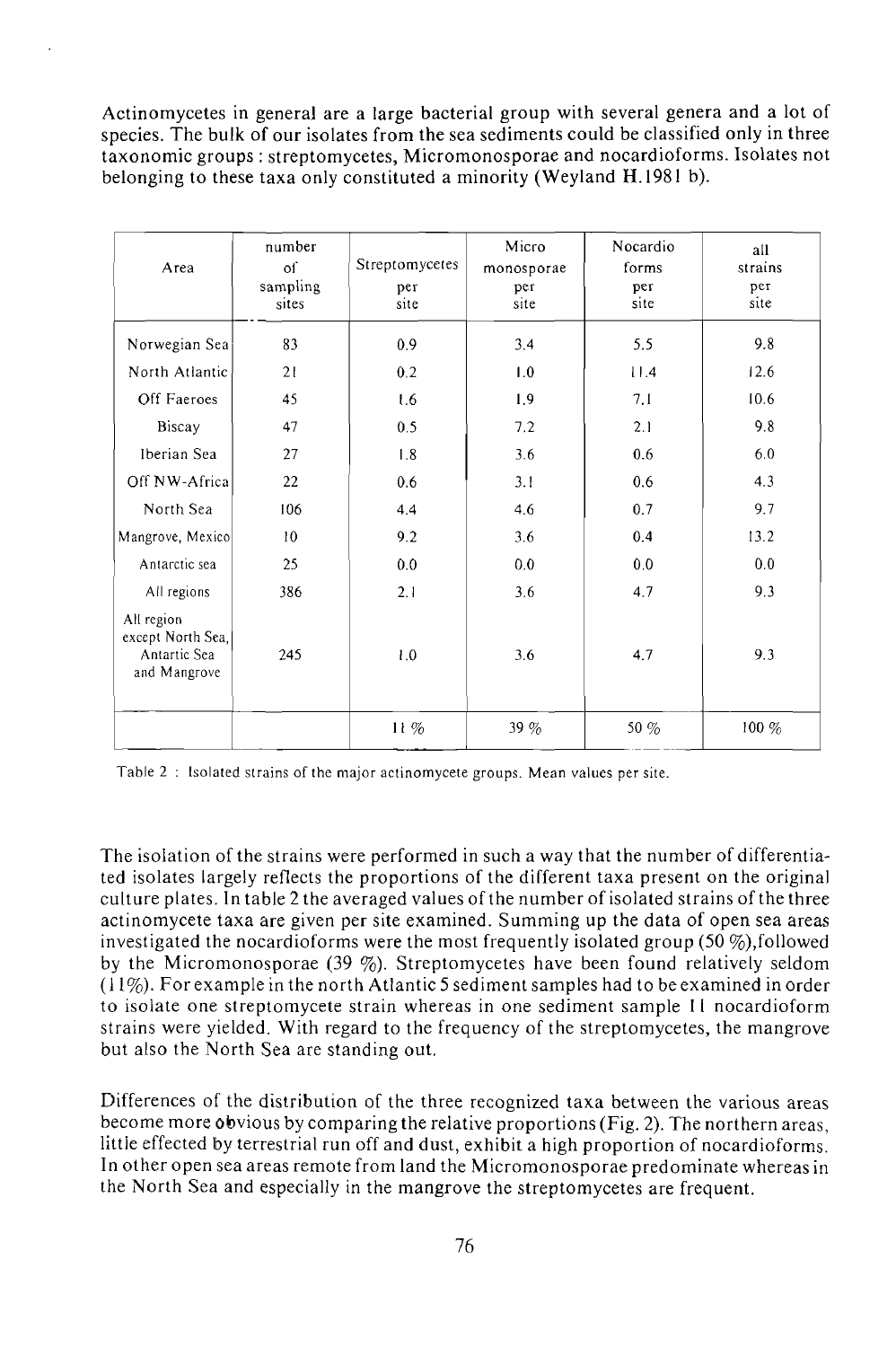



regions (in percent of the total number of actinomycetes isolated from one area)

Figure 2 : Distribution of the major Figure 3 : Proportional distribution of the actinomycete groups depen-<br>catino museum catholic steamings actinomycete groups of the various dent on depth. Based upon the ratios of isolates.

The sediments examined were hieved of course from different depths (Faeroe up to 2280 m, Norwegian Sea up to 3900 m, Atlantic up to 4062 m, Biscay up to 4700 m, Iberian Sea up to 5510 m, off NW-Africa up to 3362 m, North Sea up to 670 m, Antarctic Ocean up to  $4419$  m). When considering the distribution of the isolates of the three actinomycete groups in relation to various depth ranges - for each depth range the isolates of the groups are given in per cent - the following distribution pattern was found (arbitrary depth ranges) (Fig. 3) : High portions of Micromonosporae originated from deep sea sediments. An increase with depth of the relative amounts of the Micromonosporae can be stated. High or fairly high amounts of nocardioforms could be encountered in sediments of 200 to about 2000 m water depth. In the deepest range the relative amount of nocardioforms were found to be usually lower. The streptomycetes were represented by the sediments of shallow areas. Even in the North Sea, for example, a dominant position of the streptomycetes in sediment of the shallow range, was taken over by the Micromonosporae in the next deeper range (deep trench of the Skagerrak).

About the question, whether these distribution patterns are reflected by physiological characteristics, some studies were directed towards features that may indicate which group of these organisms is potentially able to metabolize and reproduce or can only survive in the marine environment.

The growth response to temperature of representatives of the three taxa are illustrated in figure.4, Streptomycetes and Micromonosporae showed temperature optima at 30°C or above 30°C. On the other hand the marine nocardioforms - in the meantime taxonomically affiliated to the genus *Rhodococcus* (Helmke E. and Weyland H. 1984) - do not grow at these temperatures. Their optimum is about 20°C. Considering the salinity requirement (Fig. 5) these rhodococci behaved like typical marine bacteria. They do not grow without salt. Media with concentrations of 75  $\%$  to 100  $\%$  seawater are optimal. Micromonosporae isolates are developing better in low sea salt concentrations. There is only low response to increased salt concentrations by streptomycetes. But the completion of their life cycle is favoured by the additions of some salt (Weyland H. 198) b).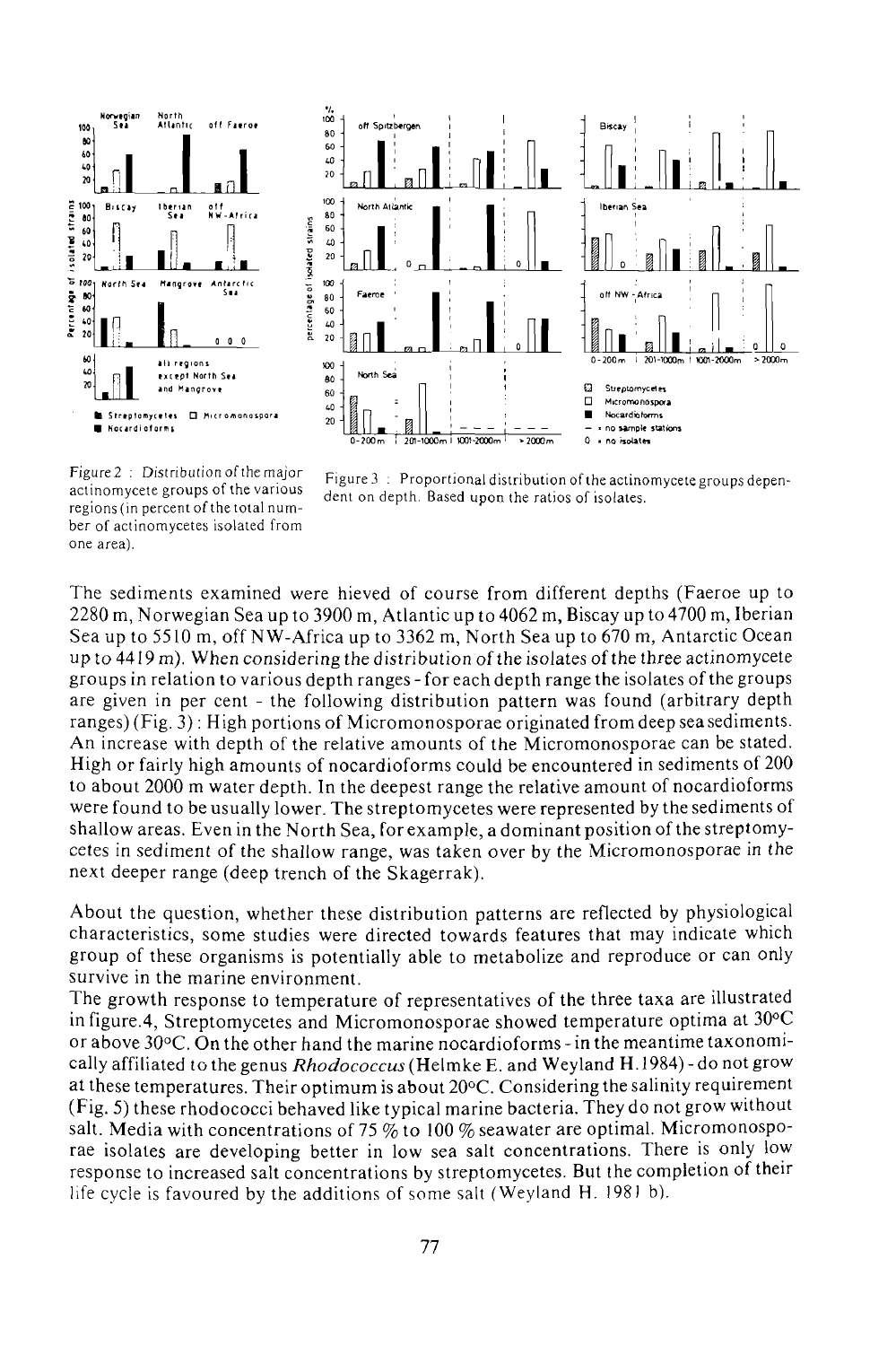There was no significant effect of monovalent cations on the development of Micromonosporae as well as of streptomycetes. However the growth of the marine rhodococci depends on the addition of monovalent cations. This effect could not be observed with terrestrial *Rhodococcus-* and *Nocardia* spp. (Helmke E. 1980).

As a further criterion the barotolerance of the organisms were determined (Helmke E. 198 (). The best barotolerance with respect to growth rate and yield were exhibited among the nocardioforrn strains. Growth rate and growth yields of marine as well as terrestrial Strains decreased only a little up to the maximal growth pressure. The maximal growth pressure of the marine rhodococci were often relatively low. The Micromonosporae and streptomycetes examined were clearly more effected by pressures below their maximal growth pressure.

The pressure studies were supplemented with studies on the baroresistance in order to estimate the survival ability of the different actinomycete taxa above the maximal growth pressure (publication in preparation). The survival ability between these groups differed extremely. The nocardioforrn strains were killed rapidly by pressures exceeding the maximal growth pressure. Few of the streptomycetes tested survived high pressures with spores as the survival stages. These strains belonged to the yellow colour series. Spores as well as mycelium of the marine Micromonosporae survived long lasting treatments of high hydrostatic pressure at low temperatures. This baroresistance should permit Micromonosporae to survive deep sea conditions and it corresponds with the relative high isolation counts from deep sea sediments.

Summing up : the results of the physiological tests in connection with the distribution data givesome indications on the potential abilities and possible role of actinomycetes in the sea.

The streptomycetes are most frequent in the coastal and shallow areas. The isolates usually have broad salinity and temperature spectra. Reproduction may be assumed in the shallow sites. In high salinity mangrove areas we found streptomycetes as the dominant actinomycete group.

The Micromonosporae were most frequent encountered in deep sea sediments. On the one hand, concerning temperature and salinity, they are not well adapted to marine conditions on the other hand, regarding baroresistance, they are furnished with high abilities to survive under deep sea conditions. Their occurrence in the deep sea sediment in a dormant status can be presumed.



Figure 4 : Examples of growth response of Figure 5 : Examples of growth response of the majority of streptomycete, Micromonos-<br>
porae and Rhodococcus marinonascens iso-<br>
porae and Rhodococcus marinonascens isolates to temperature.  $\qquad \qquad$  lates to salinity.



porae and Rhodococcus marinonascens iso-